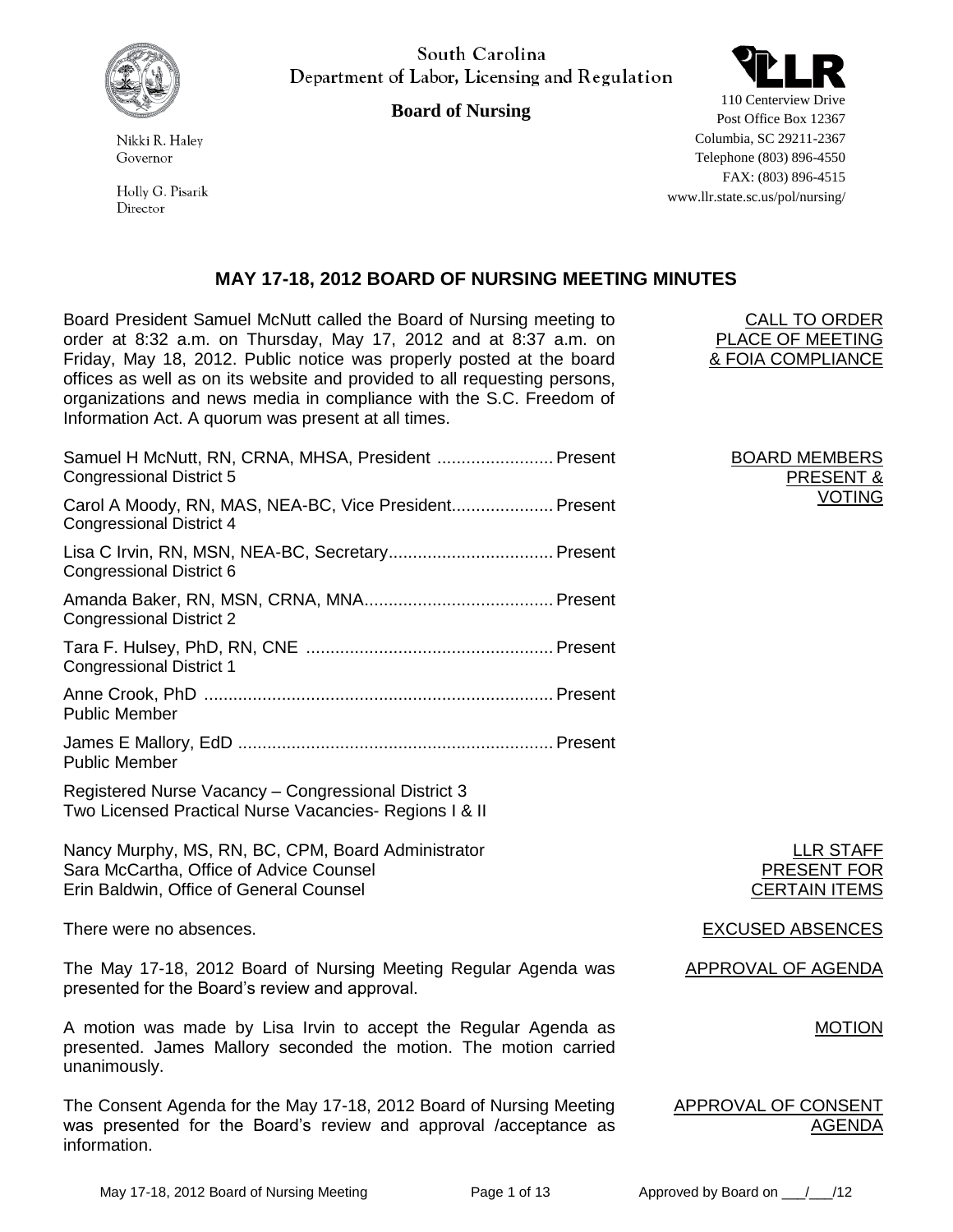- a. For Information: NCLEX RN and PN Summary Statistics for January 1 through March 31, 2012
- b. For Information: NCSBN Brief CEO Communiqué Kathy Apple
- c. For Information: Budget (on table)
- d. For Information: February 21, 2012 Advisory Committee on Nursing Meeting Minutes

A motion was made by Tara Hulsey to accept the Consent Agenda as presented. Carol Moody seconded the motion. The motion carried unanimously

The March 29-30, 2012 regular board meeting minutes were presented for the Board's review and approval.

A motion was made by Amanda Baker to approve the March 29-30, 2012 meeting minutes with the following correction to accept Wendy Langston Kaczmarek as a candidate for the Advanced Practice Committee (APC) and request that she appear before the Board at the next meeting. The motion carried unanimously.

Mark Sanders, Chief Investigator for Office of Investigations and Enforcement (OIE) presented the Investigative Review Committee (IRC) Report with recommendations from its meetings held since the last Board meeting. The Disciplinary Sanctions Guidelines chart is used by the IRC in making these recommendations.

A motion was made by Amanda Baker to approve 16 cases for Dismissal as recommended by the Investigative Review Committee (IRC). Tara Hulsey seconded the motion. The motion carried unanimously.

A motion was made by Carol Moody to approve the 1 case for Dismissal – Cease and Desist as recommended by the Investigative Review Committee (IRC). Amanda Baker seconded the motion. The motion carried unanimously.

A motion was made by Carol Moody to approve 68 cases for Formal Complaint as recommended by the Investigative Review Committee (IRC). Amanda Baker seconded the motion. The motion carried unanimously.

A motion was made by Tara Hulsey to approve 5 cases for dismissal with a Letter of Concern as recommended by the Investigative Review Committee (IRC). Lisa Irvin seconded the motion. The motion carried unanimously.

Mr. Sanders also provided the Board with statistics for cases received between January 1, 2012 and March 31. 2012.

Carolyn McGay, Vice President, Academic Affairs, Denmark Technical College appeared before the Board at the January 2012 Board of Nursing meeting to provide a report regarding their faculty/ enrollment increase status.

Discussion included but was not limited to faculty resigning, faculty

May 17-18, 2012 Board of Nursing Meeting Page 2 of 13 Approved by Board on \_\_\_/\_\_\_/12

DENMARK TECHNICAL COLLEGE – REPORT REGARDING GRADUATE

MOTION

APPROVAL OF MINUTES

MOTION

OFFICE OF INVESTIGATION AND ENFORCEMENT (OIE)

> INVESTIGATIVE REVIEW COMMITTEE (IRC)

> > MOTION

MOTION

MOTION

MOTION

EMPLOYMENT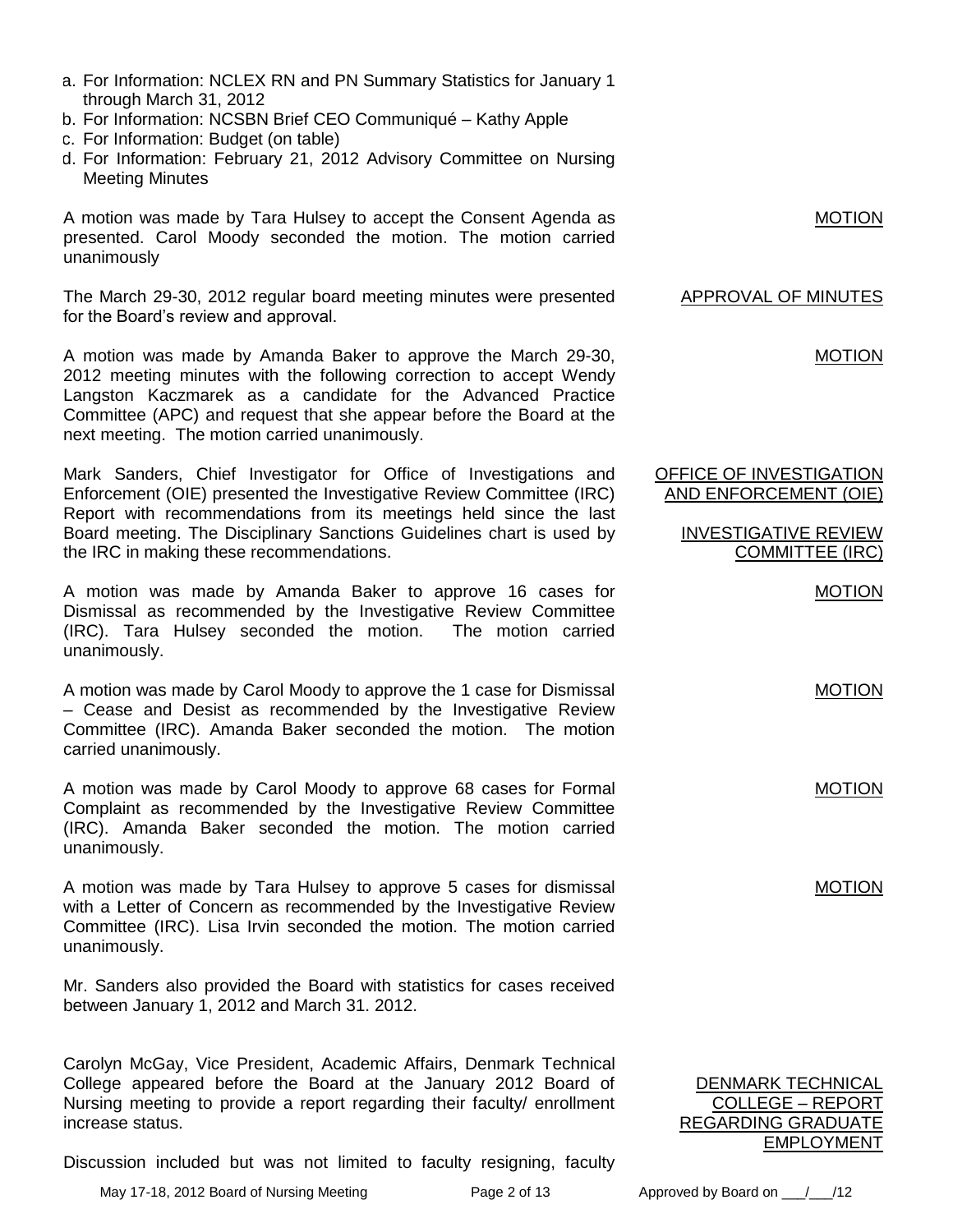replacements/ new hires, 40 students currently enrolled in the program, future plans to increase enrollment, faculty/ student clinical ratios, faculty recruitment/ hiring plans, employment of students and future employment opportunities for increased enrollment.

The Board voted that Denmark Technical College return in May and submit a report with information concerning the employment of present graduates.

The Board reviewed the report provided for this meeting and Carolyn McGay, Vice President, Academic Affairs and Cathryn Truitt, Dean of Nursing, Denmark Technical College appeared to discuss/ respond to questions.

Discussion included though was not limited to jobs available within the service area, enrollment plans, enrollment numbers and employment information.

A motion was made by Tara Hulsey to go into executive session for the purpose of receiving legal counsel. Carol Moody seconded the motion. The motion carried unanimously.

A motion was made by Lisa Irvin to leave executive session. Amanda Baker seconded the motion. The motion carried unanimously. No official actions were taken during executive session.

A motion was made by Lisa Irvin that DTC return to the Board in six months (the November 2012 meeting) with the results of this current graduating class, which is the largest class, with updated information on specific employment opportunities, not in percentages and also the employment of the graduating class of June 2011. The Board will look at the results of the NCLEX as well as the employment information. Tara Hulsey seconded the motion. The motion carried unanimously.

The Board discussed that enrollment remain at 40 students.

The site survey team appointed by the Advisory Committee on Nursing (ACON) completed their survey for the Anderson University proposed new baccalaureate degree nursing program on January 20, 2012.

At its April 17, 2012 meeting, the ACON recommended that the Anderson University survey report and response materials be forwarded to the Board and include additional clarification/ information regarding the following

- Provide an updated faculty data sheet
- Provide an updated nursing organizational chart/ information regarding the IT and administrative support staff role/ availability to the nursing faculty
- Provide an updated faculty position description/ information regarding the workload and also add the qualification that may hold an unencumbered license as a APRN in SC
- Provide clarification regarding the clinical tool progression/ expectations for the clinical experiences.

The Board reviewed the copy of the survey report with the findings/

ANDERSON UNIVERSITY

MOTION

MOTION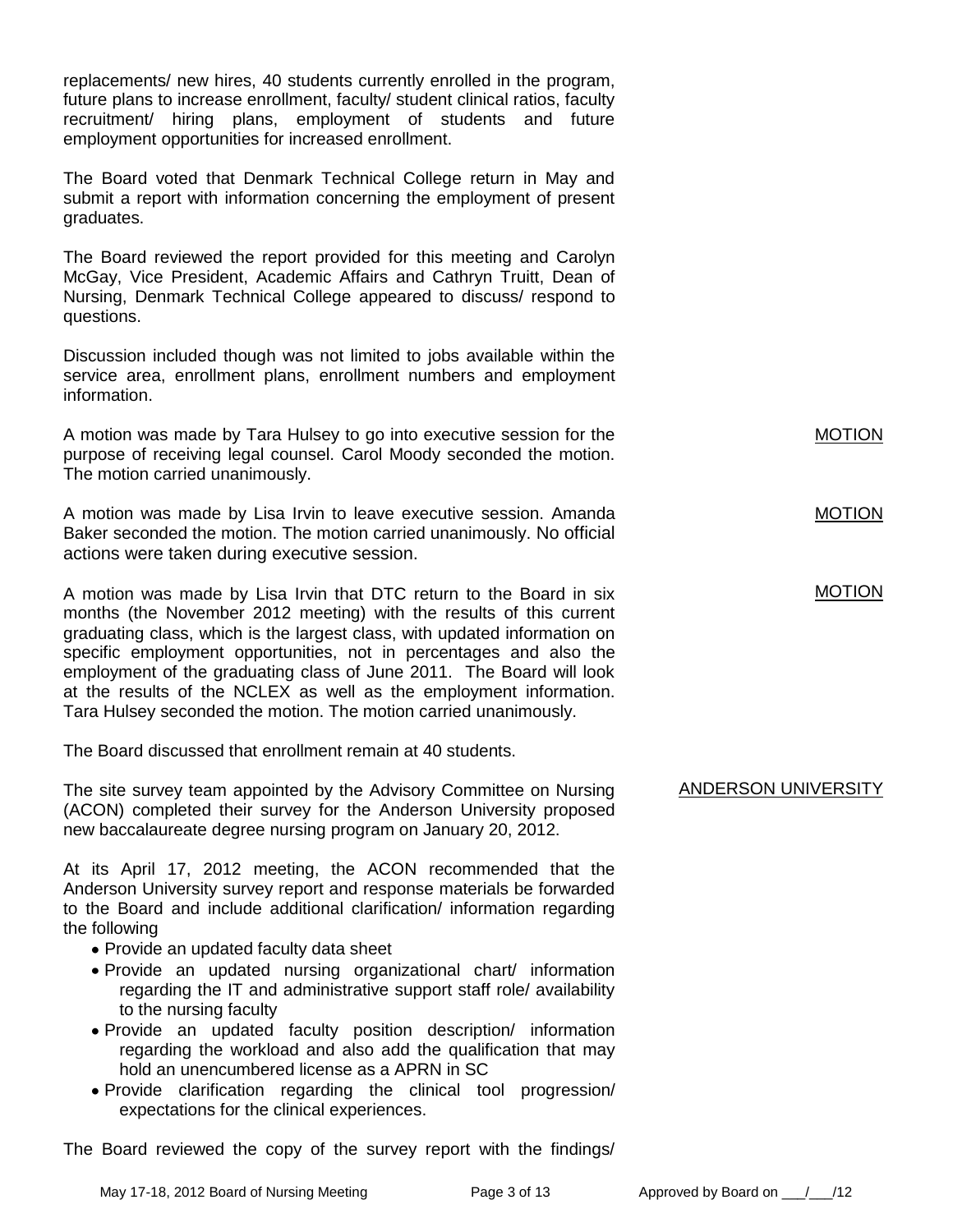recommendations along with the Anderson University report response materials provided for the report and for the ACON recommendations.

Pamela Binns-Turner, Dean of the School of Nursing, Anderson University appeared to discuss/ respond to questions.

Discussion included though was not limited to response materials, admission criteria, enrollment plans, faculty workload and clinical progression expectations.

A motion was made by Lisa Irvin to grant initial approval for the Anderson University baccalaureate degree programs (traditional and accelerated). Anne Crook seconded the motion. The motion carried unanimously.

### Florence Darlington Technical College (FDTC) – ADN

Sharon McManus, Associate Dean of Nursing and Lynne Brown-Bulloch, Associate VP of Health and Science, Florence Darlington Technical College (FDTC) appeared before the Board to discuss their National Council Licensure Examination (NCLEX) deficiency.

Discussion included though was not limited to the report information, ATI testing and utilization of this data in coursework.

A motion was made by Anne Crook to accept the Florence Darlington Technical College report regarding their 2011 NCLEX deficiency. Tara Hulsey seconded the motion. The motion carried unanimously.

### Newbery College -- BSN

Betsy McDowell, Professor and Chair, Department of Nursing, Newberry College appeared before the Board to discuss their National Council Licensure Examination (NCLEX) deficiency.

Discussion included though was not limited to report information, ATI testing and utilization into coursework, admission requirements, GPA requirement, number of graduates, remediation plans and math course changes.

A motion was made by Anne Crook to accept the Newberry College plans for improvement with the requirement that the GPA be raised to a 2.75 in line with most of the other colleges. Carol Moody seconded the motion. The motion carried unanimously.

### South University -- BSN

Laurie Harden, Program Director, Nursing and Gregory Shields, Campus President, South University Columbia Campus appeared before the Board to discuss their National Council Licensure Examination (NCLEX) deficiency.

Discussion included though was not limited to report information, ATI utilization and faculty resources.

A motion was made by Anne Crook to accept the South University report regarding their 2011 NCLEX deficiency. Amanda Baker seconded the motion. The motion carried unanimously.

RESPONSE TO CITATION FOR 2011 NCLEX PASSING RATE **DEFICIENCIES** 

MOTION

MOTION

MOTION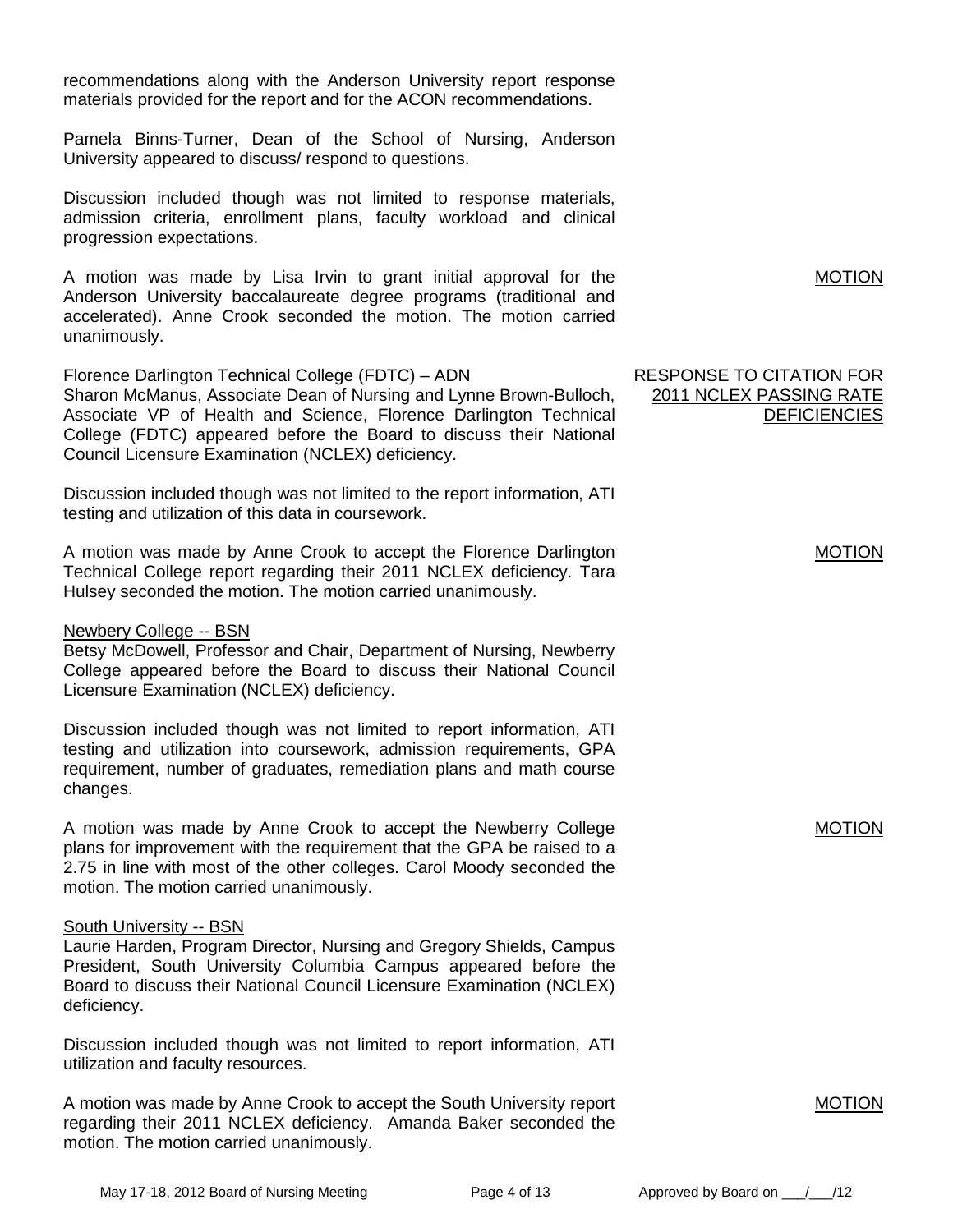### Tri-County Technical College (TCTC) -- ADN

Janet Fuller, Department Head for Nursing and Lynn Lewis, Dean, Health Education, Tri-County Technical College appeared before the Board to discuss their National Council Licensure Examination (NCLEX) deficiency.

Discussion included though was not limited to report information, progression policy changes, test anxiety, admission requirements, ATI utilization and review course utilization.

A motion was made by Anne Crook to accept the Tri-County Technical College report regarding their 2011 NCLEX deficiency. Carol Moody seconded the motion. The motion carried unanimously.

### University of South Carolina Upstate -- BSN

Katherine Gibb, Interim Dean, School of Nursing, University of South Carolina Upstate appeared before the Board to discuss their National Council Licensure Examination (NCLEX) deficiency.

Discussion included though was not limited to the report information, remediation efforts and faculty

A motion was made by Lisa Irvin to accept the University of South Carolina Upstate report regarding their 2011 NCLEX deficiency. Carol Moody seconded the motion. The motion carried unanimously.

### Cherokee Technology Center -- LPN

Candace Transou, Program Coordinator, Cherokee Technology Center appeared before the Board to discuss their National Council Licensure Examination (NCLEX) deficiency.

Discussion included though was not limited to report information, HESI utilization and NLNAC plans.

A motion was made by Lisa Irvin accept the Cherokee Technology Center report regarding their 2011 NCLEX deficiency. Tara Hulsey seconded the motion. The motion carried unanimously.

### South Carolina State University -- BSN

James Mallory rescued himself as having previously worked with South Carolina State University (SCSU). A quorum was still present.

Bobbie Perdue, Interim Director, Program of Nursing and Rita Teal, Acting President, South Carolina State University appeared before the Board to discuss their National Council Licensure Examination (NCLEX) deficiency.

Also, at its January Board of Nursing meeting, the Board voted to continue conditional nursing program approval with the following requirements:

Reappear at the May 2012 Board of Nursing meeting

• 1) Report on May 2011 graduating class of 29 students Passing % of NCLEX scores Passing % of the cohort facilitated by SC State through ATI **Tracker** Employment data of graduates of May 2011 RNs

May 17-18, 2012 Board of Nursing Meeting Page 5 of 13 Approved by Board on  $/$  /12



# MOTION

### MOTION

### MOTION

### SOUTH CAROLINA STATE UNIVERSITY – PROGRAM UPDATE REPORT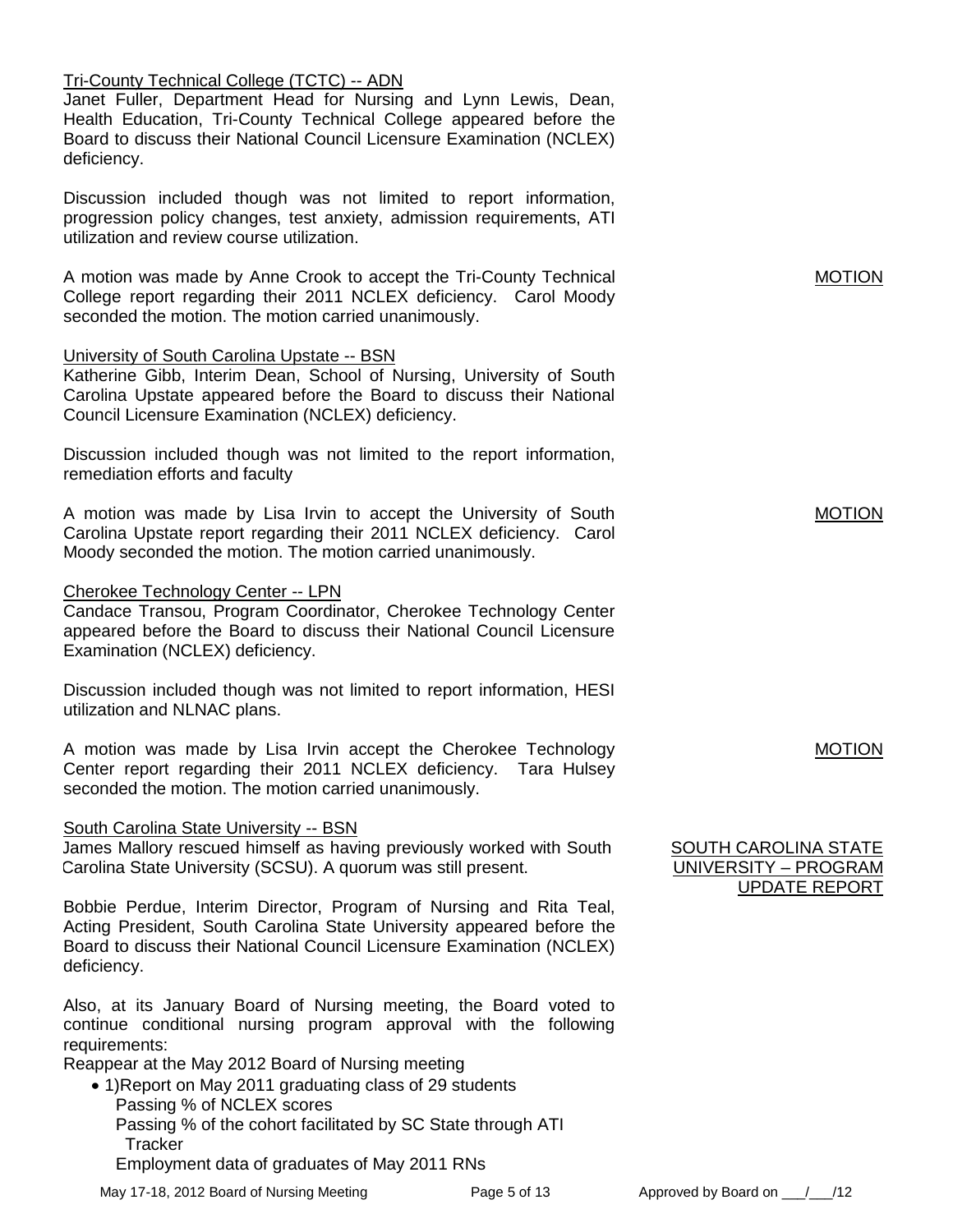- 2) Update on faculty roster, FT, PT, visiting status with credentials
- 3) Report on all new courses of the curriculum
- 4) Report on all levels of students enrolled in all nursing courses, grades, ATI scores and % of students progressed for all nursing courses.

The Board reviewed the reports/ materials provided for this meeting regarding the above referenced items.

Discussion included though was not limited to the report documents provided, ATI and HESI utilization, remediation and tutorial support, new curriculum courses, the change for nursing being elevated to a department, University support for nursing, the recruitment for a department chair, evaluation of syllabi/ changes planned and the recruitment for additional faculty.

A motion was made by Carol Moody that the Board accept the information brought forth today and for SCSU to return in July 2012. Lisa Irvin seconded the motion. The motion carried with the recusal by James Mallory.

At its January 12, 2012 meeting, the Nursing Practice and Standards Committee (NPSC) recommended the Board approve proposed revisions to the Advisory Opinion Supplement on the Nursing Management of Invasive Devices – Cardiovascular for Registered Nurses and Licensed Practical Nurses as presented.

This agenda item was deferred until the next meeting.

Samuel McNutt rescued himself from the Wendy Langston Kaczmarek agenda item nomination. A quorum was still present.

At its February 3, 2012 meeting, the Advanced Practice Committee (APC) reviewed the application for Wendy Langston Kaczmarek to serve as one of the Certified Registered Nurse Anesthetists on APC and recommends Board Approval. A copy of the application and attachments were provided to the Board for review. Ms. Kaczmarek appeared before the Board to respond to questions.

A motion was made by Lisa Irvin to accept Wendy Langston Kaczmarek's nomination to serve as one of the Certified Registered Nurse Anesthetists on the Advanced Practice Committee (APC). Tara Hulsey seconded the motion. The motion carried with the recusal by Samuel McNutt.

At its April 17, 2012 meeting, the Advisory Council on Nursing (ACON) reviewed the applications for Wanda Baker to serve as one of the ADN Educator representatives and for Christi Cimineri to serve as the LPN Educator and recommends Board approval. A copy of the application and attachments were provided to the Board for review. Ms. Baker and Ms. Cimineri appeared before the Board to respond to questions.

A motion was made by Tara Hulsey to accept Wanda Baker's nomination to serve as one of the ADN Educator representatives and to accept Christi Cimineri's nomination to serve as the LPN Educator representative on the Advisory Committee on Nursing (ACON). Lisa Irvin

ADVISORY OPINION SUPPLEMENT ON THE NURSING MANAGEMENT OF INVASIVE DEVICES – CARDIOVASCULAR RN & LPN PROPOSED REVISIONS

COMMITTEE NOMINATIONS

MOTION

MOTION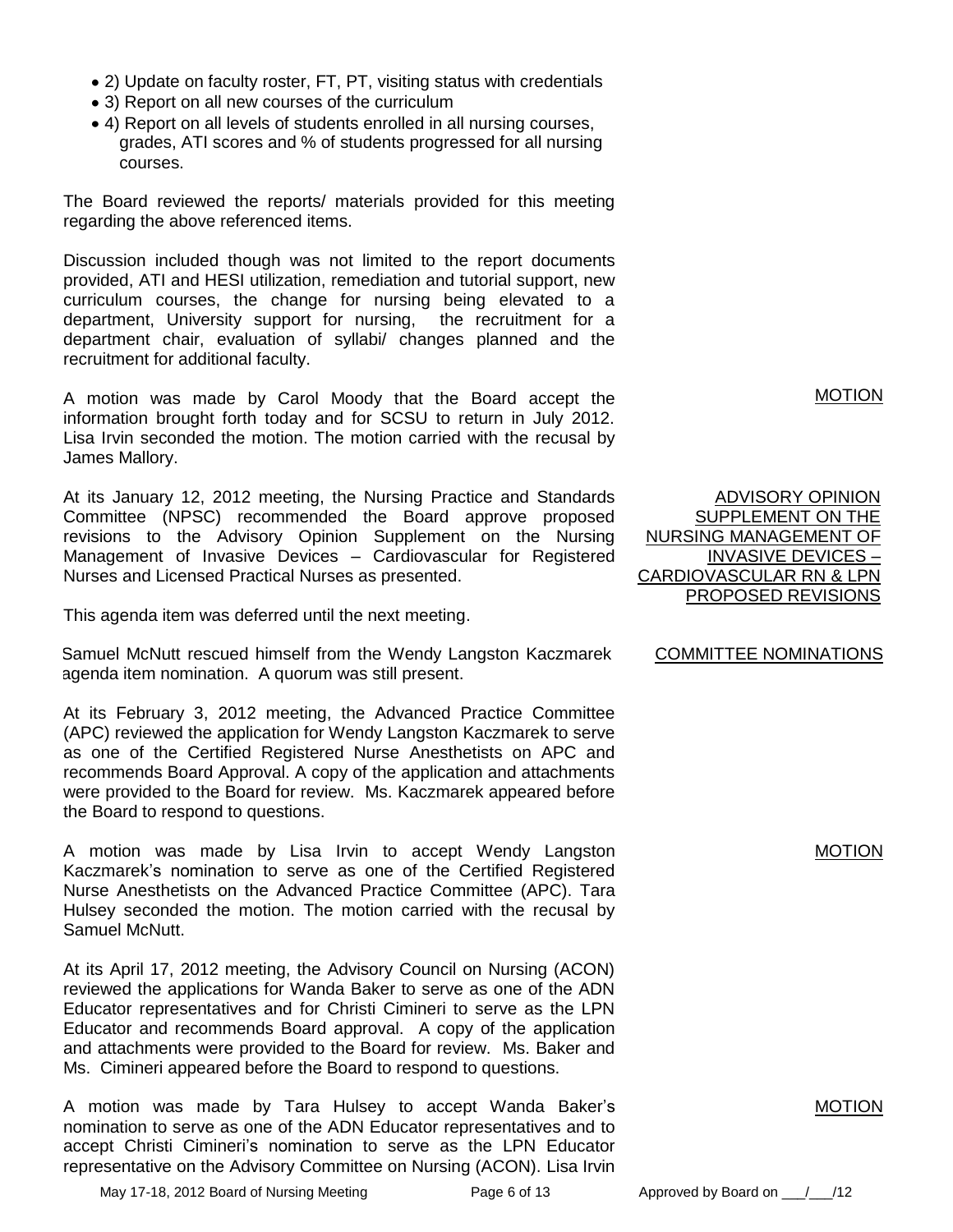seconded the motion. The motion carried unanimously.

A request was made for Rosemarie Timmons to serve on the Investigative Review Committee (IRC). This agenda item was deferred.

The nurse, K.L., and prescribing healthcare provider have submitted all required documentation to support the request to practice while taking Vyvanse for ADD. Dr. James Graham, the RPP medical consultant, has discussed the prescribed drug regimen and available options with the nurse's physician. The doctors disagree whether the current medication is appropriate in this patient's case. Dr. Timothy Kowalski also has discussed this case with staff and agrees with the conclusion reached by Dr. Graham. Accordingly, Dr. Graham recommends that nurse K.L.'s request be denied.

Nurse K.L. appeared before the Board to discuss the request.

A motion was made by Amanda Baker to go into executive session for the purpose of receiving legal counsel. James Mallory seconded the motion. The motion carried unanimously.

A motion was made by Lisa Irvin to leave executive session. Amanda Baker seconded the motion. The motion carried unanimously. No official actions were taken during executive session.

A motion was made by Tara Hulsey to defer the request pending forensic evaluation by an approved RPP provider. Carol Moody seconded the motion. The motion carried unanimously.

Holly G. Pasarik, Director, SC Department of Labor, Licensing and Regulation was introduced to the Board.

Dennis McKenna appeared before the Board to discuss CRNA WR work plan.

A motion was made by Amanda Baker to approve CRNA WR job plan of action. Anne Crook seconded the motion. The motion carried unanimously.

The bylaws and membership for the three Board of Nursing Committees were provided to the Board for review to include the following: 1) the Nursing Practice and Standards Committee (NPSC), 2) the Advanced Practice Committee (APC) and 3) the Advisory Committee on Nursing (ACON).

The Board discussed that the bylaws subcommittee members, Carol Moody, Amanda Baker and Tara Hulsey, would review one committee at a time and bring forward the recommendations at future meetings.

The subcommittee members, Carol Moody, Amanda Baker and Tara Hulsey, appointed by the Board members at the March 2012 meeting reviewed the State Board of Nursing for SC Bylaws and presented their report.

RPP - REQUEST FOR PERMISSION TO PRACTICE WHILE CONTINUING TO TAKE A SBUSTANCE THAT COULD CAUSE IMPAIRMENT

MOTION

MOTION

### MOTION

| DIRECTOR SC DEPARTMENT  |                   |
|-------------------------|-------------------|
| OF LABOR, LICENSING AND |                   |
|                         | <b>REGULATION</b> |

SC ASSOCIATION OF NURSE **ANETHETISTS** 

### MOTION

PRESIDENT'S REPORT-BOARD OF NURSING COMMITTEE BYLAWS/ MEMBERSHIP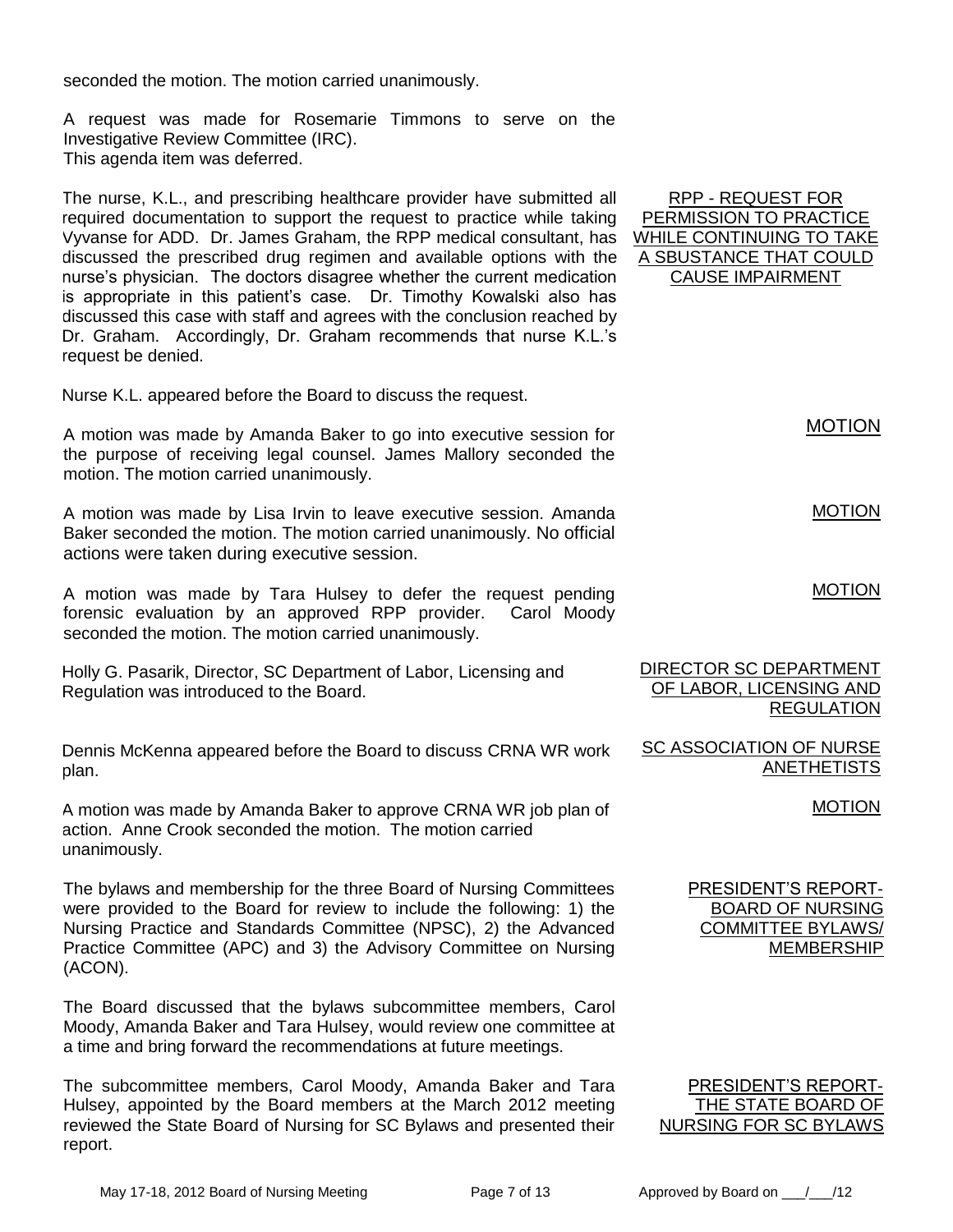A motion was made by Lisa Irvin to accept the State Board of Nursing for SC Bylaws with the following changes in Article 5, Officers, Qualifications: delete at large in section 1. and add "except when the Board is composed of all new members" at the end of section 2. Carol Moody seconded the motion. The motion carried unanimously.

The National Council of State Boards of Nursing (NCSNB) Annual Meeting contains the official business meeting of the NCSBN Delegate NATIONAL COUNCIL OF STATE Assembly. In addition to the Delegate Assembly business agenda, **BOARDS OF NURSING (NCSBN)** delegates vote for NCSBN leadership positions, attendees network with member boards from the same geographic area and community of practice and honor member Board Staff and Board Members who have made significant contributions to NCSBN. The meeting dates are August 8-10, 2012.

Discussion included though was not limited to the Board President and Administrator usually attending, serving as the voting delegates and interest in attending. Mr. McNutt relayed that he has a meeting conflict during these dates.

A motion was made by Anne Crook to nominate Tara Hulsey along with the administrator to attend the NCSBN Annual Meeting and serve as the Board's voting delegates.

Nancy Murphy relayed that the Board has a list for referrals for psychological evaluations compiled in collaboration with the Psychology Board and also requested that the applicant/ licensee may request approval for a particular practitioner on a case-by-case basis. The Board President may act on behalf of the Board regarding approval in these matters.

A motion was made by Anne Crook to accept as presented. Carol Moody seconded the motion. The motion carried unanimously.

Respondents appeared before the Board to request modifications to their consent agreements or Board orders. The Board reviewed memoranda of agreement stipulating to violations of the Nurse Practice Act to determine disciplinary actions.

The Board also reviewed initial and renewal licensure applications with "yes" responses to questions regarding criminal convictions and discipline by employers. In addition, the Board reviewed APRN renewal applications regarding certification requirements and "grandfathering".

In Case # 2010-521, Respondent signed a memorandum of agreement (MOA) and waived the right to a panel hearing. Respondent was represented by Andrew Savage, Esquire.

A motion was made by Amanda Baker to go into executive session for the purpose of receiving legal counsel. Tara Hulsey seconded the motion. The motion carried unanimously.

A motion was made by Carol Moody to leave executive session. Lisa Irvin seconded the motion. The motion carried unanimously. No official actions were taken during executive session.

PRESIDENT'S REPORT-ANNUAL MEETING

MOTION

MOTION

REFERRAL FOR PSYCHOLOGICAL EVALUATIONS

MOTION

HEARINGS/APPEARANCES

MOTION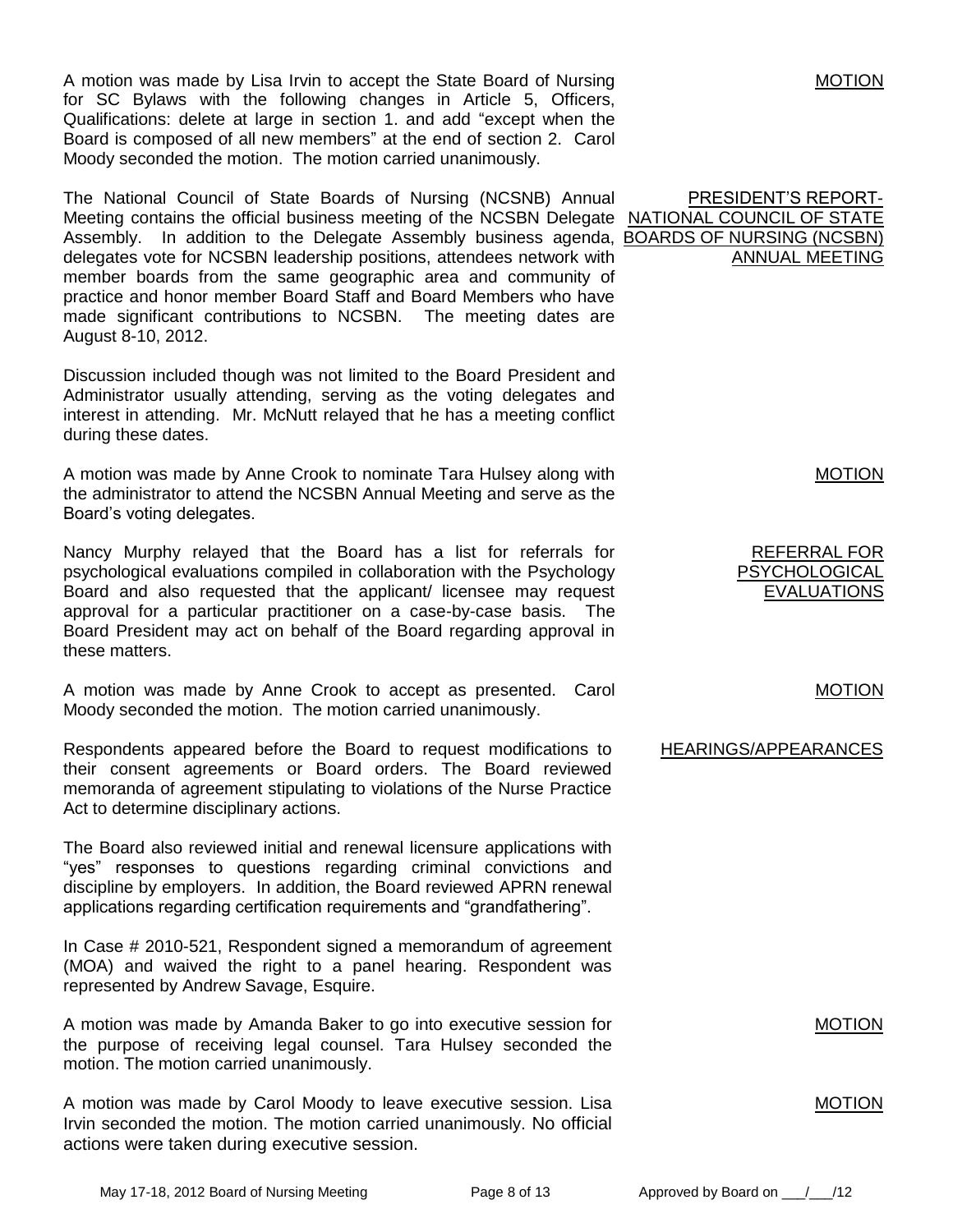A motion was made by Tara Hulsey to accept the MOA as written with no further sanctions. Carol Moody seconded the motion. The motion carried unanimously. In Case # 2010-511, Respondent signed a Memorandum of Agreement (MOA) and waived right to a panel hearing. Respondent did not appear before the Board and was not represented by legal counsel. Respondent was properly notified of the hearing.

A motion was made by Anne Crook to accept the State's recommendation to move forward with the sanctions from the signed MOA. Tara Hulsey seconded the motion. The motion carried unanimously.

A motion was made by Anne Crook to revoke the license. Tara Hulsey seconded the motion. The motion carried unanimously.

In Case # 2007-72, Respondent requested to modify an existing final order. Respondent was aware of his/her right to legal counsel and waived that right. Respondent appeared but was not represented by legal counsel.

A motion was made by Anne Crook to continue with the current contract/ order and return to the Board in September to request release. Tara Hulsey seconded the motion. The motion carried unanimously.

In Case # 2010-367, Respondent requested to modify an existing final order. Respondent was aware of his/her right to legal counsel and waived that right. Respondent appeared but was not represented by legal counsel.

A motion was made by Lisa Irvin to go into executive session for the purpose of receiving legal counsel. Carol Moody seconded the motion. The motion carried unanimously.

A motion was made by Lisa Irvin to leave executive session. Tara Hulsey seconded the motion. The motion carried unanimously. No official actions were taken during executive session.

A motion was made by Carol Moody to deny the request and to continue with the stipulations as outlined in the final order. Anne Crook seconded the motion. The motion carried unanimously.

A motion was made by Amanda Baker to extend the time for one year to pay the civil penalty. Tara Hulsey seconded the motion. The motion carried unanimously.

In Case # 2009-273, Respondent requested to modify an existing consent agreement. Respondent was aware of his/her right to legal counsel and waived that right. Respondent did not appear and was not represented by legal counsel. Respondent was properly notified of the hearing.

A motion was made by Tara Hulsey to deny his request and to continue

MOTION

MOTION

MOTION

MOTION

MOTION

## MOTION

MOTION

MOTION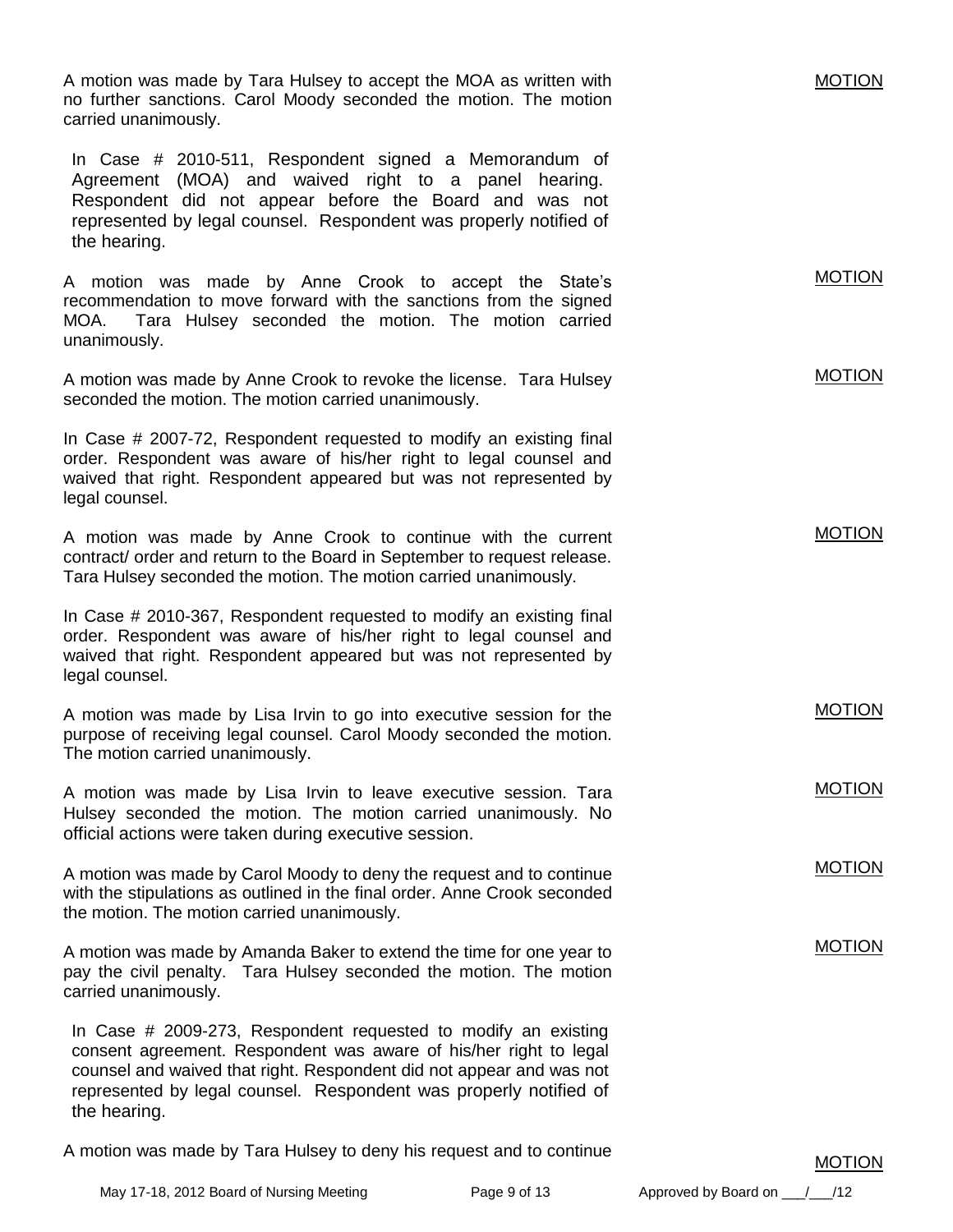with the current agreement. Amanda Baker seconded the motion. The motion carried unanimously.

A registered nurse licensee appeared before the Board regarding his/her "yes" response regarding employer discipline questions on the renewal application. Respondent was represented by Robyn Madden, Esquire.

A motion was made by Anne Crook to go into executive session for the purpose of receiving legal counsel. Amanda Baker seconded the motion. The motion carried unanimously.

A motion was made by Tara Hulsey to leave executive session. Carol Moody seconded the motion. The motion carried unanimously. No official actions were taken during executive session.

A motion was made by Amanda Baker to defer action on the renewal until an evaluation by a Board approved mental health professional and the evaluation is returned to the Board for further action. Carol Moody seconded the motion. The motion carried unanimously.

A licensed practical nurse licensee appeared before the Board regarding his/her "yes" response regarding employer discipline questions on the renewal application. Respondent was aware of his/her right to legal counsel and waived that right. Respondent appeared but was not represented by legal counsel.

A motion was made by Amanda Baker to renew the license. Anne Crook seconded the motion. The motion carried unanimously.

A registered nurse licensee appeared before the Board regarding his/her "yes" response regarding criminal conviction questions on the renewal application. Respondent was aware of his/her right to legal counsel and waived that right. Respondent appeared but was not represented by legal counsel.

A motion was made by Amanda Baker to go into executive session for the purpose of receiving legal counsel. Tara Hulsey seconded the motion. The motion carried unanimously.

A motion was made by James Mallory to leave executive session. Amanda Baker seconded the motion. The motion carried unanimously. No official actions were taken during executive session.

A motion was made by Anne Crook to allow to renew the license. Tara Hulsey seconded the motion. The motion carried unanimously.

A registered nurse licensee appeared before the Board regarding his/her "yes" response regarding employer discipline questions on the renewal application. Respondent was aware of his/her right to legal counsel and waived that right. Respondent appeared but was not represented by legal counsel.

A motion was made by Tara Hulsey to renew the license. Amanda Baker seconded the motion. The motion carried unanimously.

MOTION

MOTION

MOTION

MOTION

MOTION

MOTION

MOTION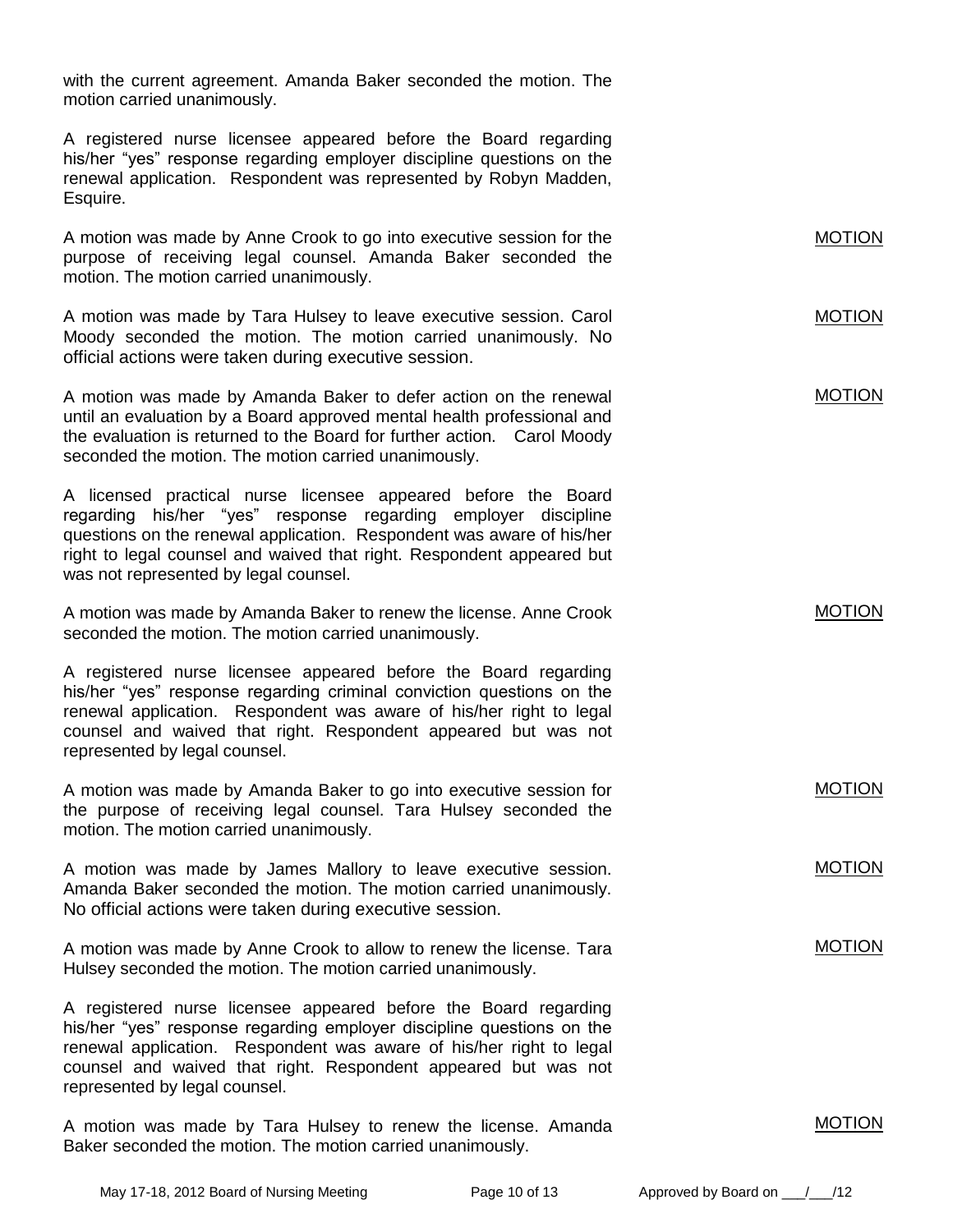A registered nurse licensee was scheduled to appear before the Board regarding his/her "yes" response regarding employer discipline questions on the renewal application. This appearance was cancelled. A motion was made to adjourn the meeting on May 17, 2012 at 5:17 p.m. The motion was seconded. The motion carried unanimously. **Friday, May 18, 2012** Three advanced practice registered nurse licensees appeared before the Board regarding the certification requirement and "grandfather" matters on his/ her renewal application. Respondents were represented by G. Murrell Smith, Jr. Esq. A motion was made by Anne Crook to go into executive session for the purpose of receiving legal counsel. Carol Moody seconded the motion. The motion carried unanimously. A motion was made by Lisa Irvin to leave executive session. Carol Moody seconded the motion. The motion carried unanimously. No official actions were taken during executive session. A motion was made by Amanda Baker that in light of the fact that the BC-ADM certification was initially issued by the ANCC, which is a Board approved credentialing organization, approve the applications for renewal for these three advanced practice registered nurses. The motion is limited to these three individuals. Tara Hulsey seconded the motion. The motion carried unanimously. An advanced practice registered nurse licensee (APRN) appeared before the Board regarding the certification requirement and "grandfather" matters on his/ her renewal application. Respondent was aware of his/her right to legal counsel and waived that right. Respondent appeared but was not represented by legal counsel. A motion was made by Carol Moody to go into executive session for the purpose of receiving legal counsel. Amanda Baker seconded the motion. The motion carried unanimously. A motion was made by James Mallory to leave executive session. Carol Moody seconded the motion. The motion carried unanimously. No official actions were taken during executive session. A motion was made by Amanda Baker to approve the application for renewal for this APRN with the condition that this renewal only extends so long as remains in current clinical setting with no prescriptive authority. Tara Hulsey seconded the motion. The motion carried unanimously. An advanced practice registered nurse licensee appeared before the Board regarding the certification requirement and "grandfather" matters on his/ her renewal application. Respondent was aware of his/her right to legal counsel and waived that right. Respondent appeared but was not represented by legal counsel. MOTION TO ADJOURN MOTION MOTION MOTION MOTION MOTION MOTION

A motion was made by Amanda Baker to approve the application for

May 17-18, 2012 Board of Nursing Meeting Page 11 of 13 Approved by Board on / /12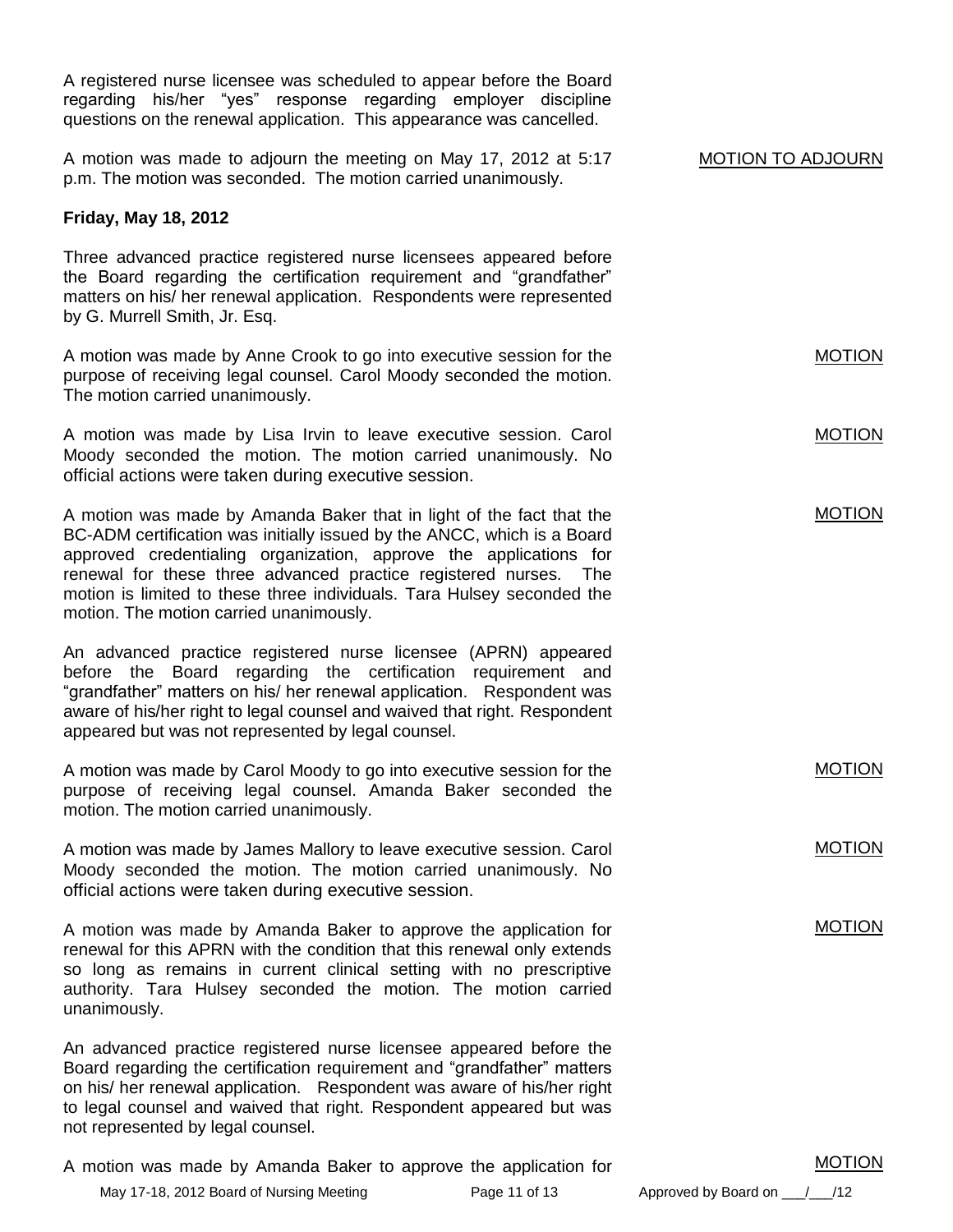renewal for this APRN with the condition that this renewal only extends so long as remains in current clinical setting with no prescriptive authority. Anne Crook seconded the motion. The motion carried unanimously.

An advanced practice registered nurse licensee was scheduled to appear before the Board regarding the certification requirement and "grandfather" matters on his/ her renewal application. This agenda item was deferred for rescheduling.

An applicant for licensure as a registered nurse by endorsement appeared before the Board to respond to questions a regarding his/her "yes" responses to questions regarding criminal matters. Respondent was aware of his/her right to legal counsel and waived that right. Respondent appeared but was not represented by legal counsel.

| A motion was made by Anne Crook to go into executive session for the<br>purpose of receiving legal counsel. Carol Moody seconded the motion.<br>The motion carried unanimously.                                                                                                                                                                                             | <b>MOTION</b> |
|-----------------------------------------------------------------------------------------------------------------------------------------------------------------------------------------------------------------------------------------------------------------------------------------------------------------------------------------------------------------------------|---------------|
| A motion was made by Anne Crook to leave executive session. Amanda<br>Baker seconded the motion. The motion carried unanimously. No<br>official actions were taken during executive session.                                                                                                                                                                                | <b>MOTION</b> |
| A motion was made by Tara Hulsey to defer endorsement until current<br>charges have been resolved. Lisa Irvin seconded the motion. The<br>motion carried unanimously.                                                                                                                                                                                                       | <b>MOTION</b> |
| An applicant for licensure as a registered nurse by endorsement<br>appeared before the Board to respond to questions a regarding his/her<br>"yes"<br>responses to questions<br>regarding<br>criminal convictions.<br>Respondent was aware of his/her right to legal counsel and waived that<br>right. Respondent appeared but was not represented by legal counsel.         |               |
| A motion was made by Anne Crook to approve for RN endorsement.<br>Tara Hulsey seconded the motion. The motion carried unanimously.                                                                                                                                                                                                                                          | <b>MOTION</b> |
| An applicant for licensure as a registered nurse by examination<br>appeared before the Board to respond to questions a regarding his/her<br>"yes" responses to questions regarding criminal convictions.<br>Respondent was aware of his/her right to legal counsel and waived that<br>right. Respondent appeared but was not represented by legal counsel.                  |               |
| A motion was made by Lisa Irvin to approve for licensure. Tara Hulsey<br>seconded the motion. The motion carried unanimously.                                                                                                                                                                                                                                               | <b>MOTION</b> |
| An applicant appeared before the Board to petition for reinstatement for<br>licensure as a registered nurse and to respond to questions regarding<br>his/her "yes" responses to questions regarding criminal convictions.<br>Respondent was aware of his/her right to legal counsel and waived that<br>right. Respondent appeared but was not represented by legal counsel. |               |

A motion was made by Carol Moody to go into executive session for the purpose of receiving legal counsel. Tara Hulsey seconded the motion. The motion carried unanimously.